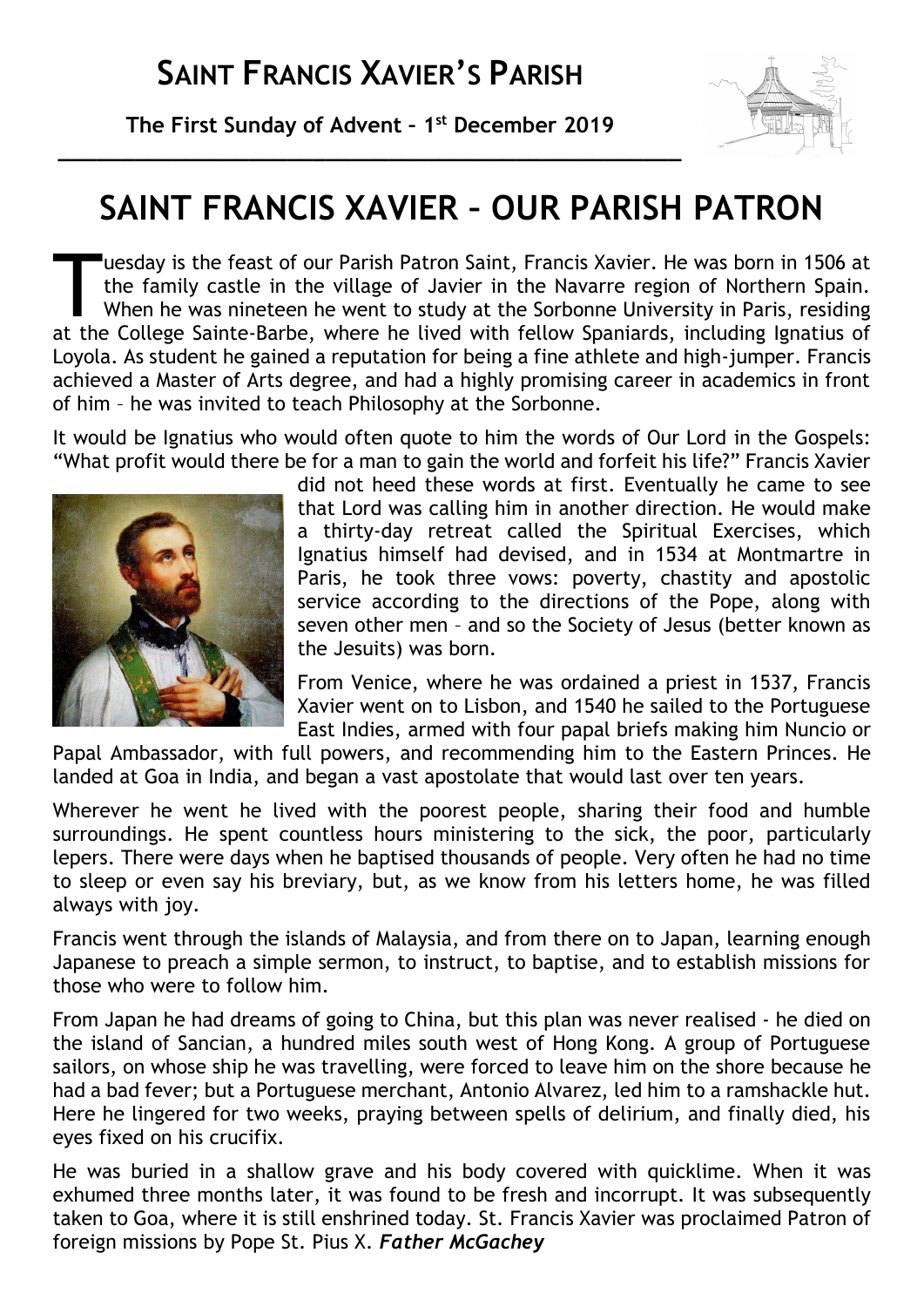# Come, Come.

## **THE SEASON OF ADVENT**

Today is the First Sunday of Advent. The Season has a twofold character: a time of preparation for the Feast of Christmas, in which the First Coming of the Son of God as a child is remembered, and likewise a time when we look forward to Christ's Second Coming at the end of time. For these two reasons, Advent is a period of devout and expectant delight. The liturgical colours for Advent are purple and silver, colours which underline preparation and expectation.

## **'MY DAY BY DAY'**

These booklets contain a reflection and reading for each day of Advent and are a good way of taking time out to hey contain a short reading and reflection for each day of Advent. This is a good way making Advent a holy and prayerful time for yourself.

# **A SERVICE OF FOR 'ADVENT SUNDAY'**

Today at 3pm BBC Radio 3 will broadcast the traditional 'Advent Sunday' service live from St. John's College, Cambridge. It is beautiful liturgy of readings and congregational and choral music for the Season of Advent. I am sure you would enjoy it if you get the chance to listen.

## **ST ANDREW'S HOSPICE, AIRDIRE**

The Diocese has been asked again this year to hold a retiring collection this weekend for St Andrew's Hospice, Airdrie. It costs £65,000 just to keep the place running each week. Please be generous as you always are.

# **MASS CARDS, CHRISTMAS CARDS AND GOLDEN BOOK CARDS**

Signed Mass cards and Golden Book cards are available after Mass in sacristy after Mass or at any time from the Chapel House. Our Christmas Cards and Mass Christmas Mass Bouquets are available behind the altar wall.

### **WEDNESDAY - NOVENA TO OUR LADY UNTIER OF KNOTS with Rosary and Benediction of the Blessed Sacrament at 7pm**

Sincere thanks to all those who have come to this Novena, many of whom were from other parishes. I hope Our Lady has answered has heard your petitions and answered your prayers. Special thanks to the servers and the gentlemen who directed parking in the car park.

### **SOLEMNITY OF THE IMMACULATE CONCEPTION Monday 9th December transferred from Sunday 8th**

On this special feast of Our Lady we will have a Mass for the Sick, during which the Anointing of the Sick will be given to all those who wish to receive it, at 1pm. The Mass will be followed by Light Refreshments in the Xavier Centre.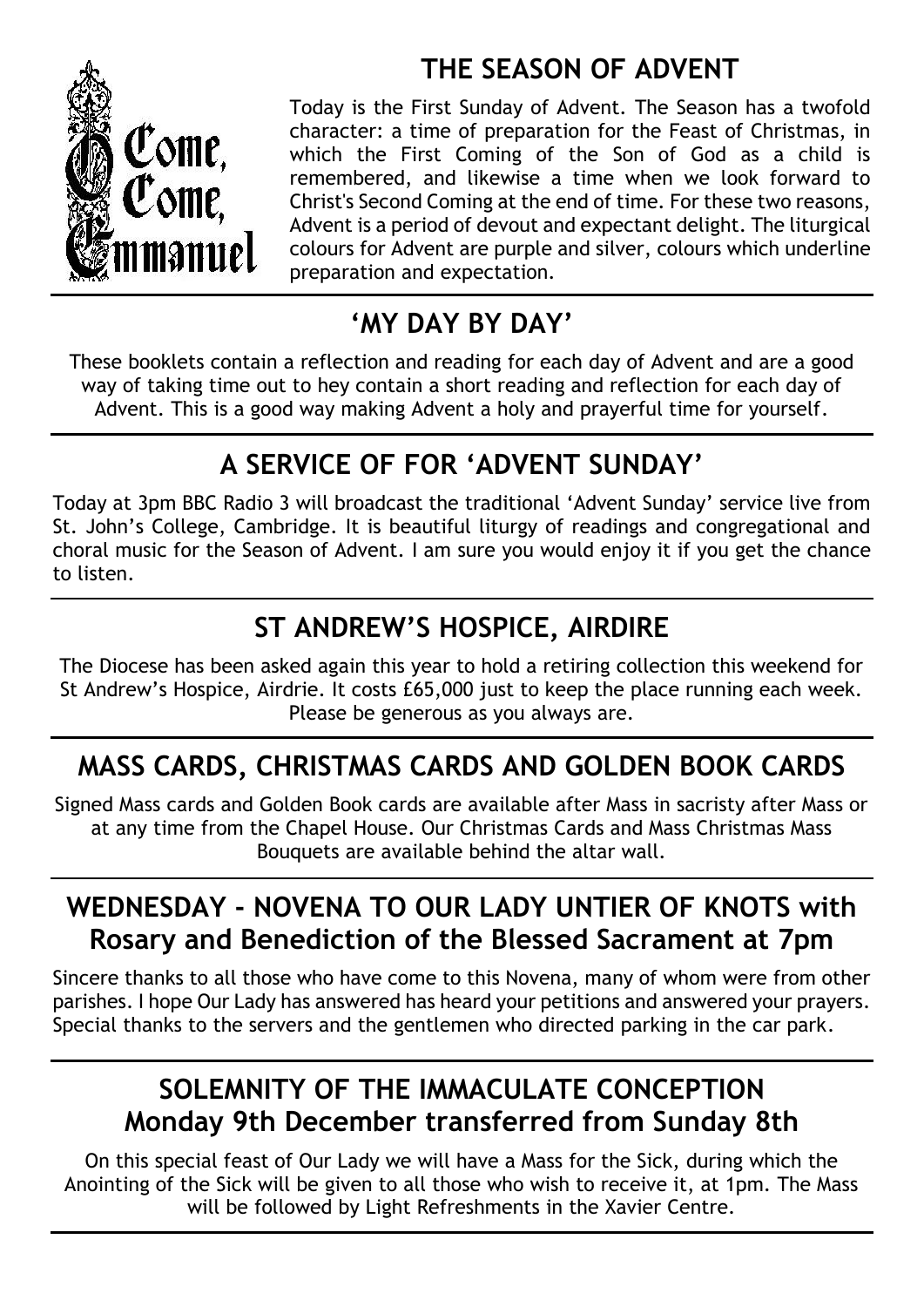

**CALENDAR** – **Tuesday** is the Feast of **St. Francis Xavier** – see front cover. On **Wednesday** we remember **St. John Damascene**, a learned theologian, who carefully gathered together and transmitted to us the teaching of the Greek Fathers. He died in 749. **Friday** is the memorial of **St. Nicholas of Myra** undoubtedly one of the most popular saints honoured in the Western world. Considered primarily as the Patron Saint of children, Nicholas is also invoked by sailors, merchants, bakers, and with Saint Andrew, is honoured as the co-

patron of Russia. **Saturday** is the feast of the Fourth century bishop of Milan, **St. Ambrose**, who famously baptised St. Augustine.

#### **FESTIVE LUNCH AT THE XAVIER CENTRE SUNDAY 22nd DECEMBER**

**Starters**

Lentil Soup served with Warm Bread Roll Honey Dew Melon served with Fresh Fruit and a Raspberry Coulis Prawn Cocktail served with Marie Rose Dressing

**Main Courses**

Steak Pie Braised Sirloin Steak in a Red Wine Sauce Traditional Christmas Turkey with all the Trimmings *All served with creamed and roast potatoes and a selection of seasonal vegetables*

**Desserts**

Hot Caramel Shortcake with Ice Cream Christmas Pudding served with Brandy Sauce Meringue Nest with Strawberries and Cream

**\*Children's Option: Chicken Nuggets and Chips or smaller portion of above. \* \*\*Vegetarian Option available but must be pre-ordered\*\* Adults £16.50. Children (up to 14 years old) £8.50. Payment required one week before event.**

To book Call Mick McCormick on 07827975271

**FROM THE CHILDREN'S LITURGY –** The Catholic Grandparents' Association have donated four beautiful rosaries. The Children's Liturgy Group have organised a free raffle for the children who attend the 11am Mass today, to give them a chance to win these gifts.

**TAYLOR HIGH SCHOOL SENIOR CITIZENS PARTY -** Taylor High School is holding a party for senior citizens on Monday 16<sup>th</sup> December from 2pm to 3.30pm. The afternoon will have musical entertainment and an afternoon tea. Anyone who is interested in attending can give their details to any pupils of the school or phone the school office on 274976. Those attending do not have to have a relation at the school.

**THANK YOU** – To Mick McCormick who organised and Quiz Night in the Xavier Centre for the Grotto recently and raised £1040. And to Kelly Anne Mooney who organised fundraising event for the Grotto and raised £1310. Sincere thanks and appreciation to both of them and to those who supported these events.

**FEAST OF SAINT LUCY** - Friday 13<sup>th</sup> December is the Feast of St. Lucy. Her name means 'light', and she is the patroness of those with problems with the sense of sight. Individual blessings with the relic will be given after Mass on the 13th December. Since most of you will not be able to be at Mass on this day, I would propose to offer the individual blessings with the relic after the all the Masses the following weekend (14<sup>th</sup> and 15<sup>th</sup> December) too.